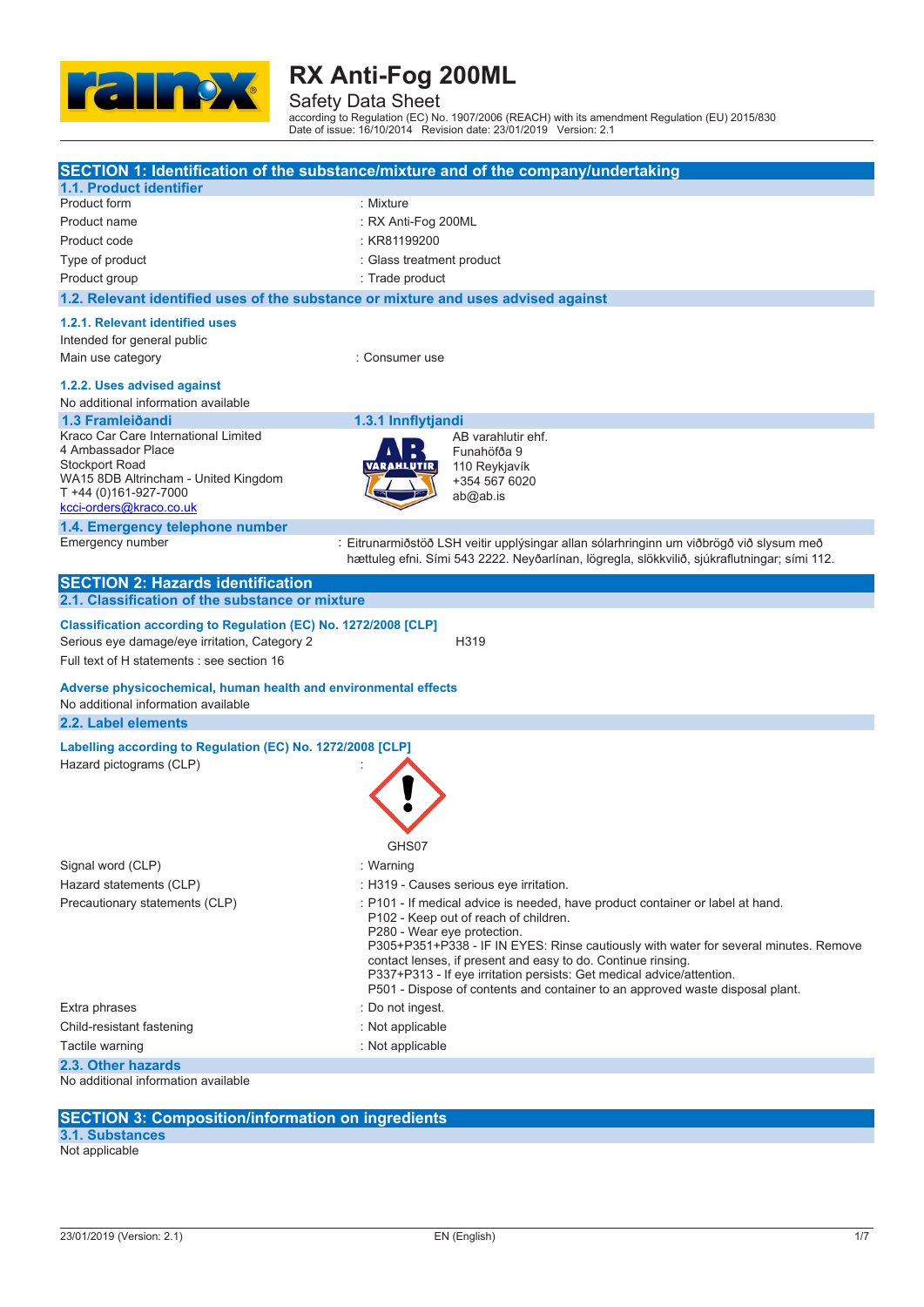Safety Data Sheet according to Regulation (EC) No. 1907/2006 (REACH) with its amendment Regulation (EU) 2015/830

| 3.2. Mixtures                                                        |                                                                                                        |               |                                                                                                                                          |
|----------------------------------------------------------------------|--------------------------------------------------------------------------------------------------------|---------------|------------------------------------------------------------------------------------------------------------------------------------------|
| <b>Name</b>                                                          | <b>Product identifier</b>                                                                              | $\frac{9}{6}$ | <b>Classification according to</b><br><b>Regulation (EC) No.</b><br>1272/2008 [CLP]                                                      |
| propan-2-ol; isopropyl alcohol; isopropanol                          | (CAS-No.) 67-63-0<br>(EC-No.) 200-661-7<br>(EC Index-No.) 603-117-00-0<br>(REACH-no) 01-2119457558-25  | $10 - 20$     | Flam. Lig. 2, H225<br>Eye Irrit. 2, H319<br>STOT SE 3. H336                                                                              |
| 2-butoxyethanol; ethyleneglycol monobutyl ether;<br>butyl cellosolve | (CAS-No.) 111-76-2<br>(EC-No.) 203-905-0<br>(EC Index-No.) 603-014-00-0<br>(REACH-no) 01-2119475108-36 | $5 - 7$       | Acute Tox. 4 (Oral), H302<br>Acute Tox. 4 (Dermal), H312<br>Acute Tox. 4 (Inhalation), H332<br>Skin Irrit. 2, H315<br>Eye Irrit. 2, H319 |

Full text of H-statements: see section 16

| <b>SECTION 4: First aid measures</b>                                                                    |                                                                                                                                                                                     |
|---------------------------------------------------------------------------------------------------------|-------------------------------------------------------------------------------------------------------------------------------------------------------------------------------------|
| 4.1. Description of first aid measures                                                                  |                                                                                                                                                                                     |
| First-aid measures general                                                                              | : Never give anything by mouth to an unconscious person. If you feel unwell, seek medical<br>advice (show the label where possible).                                                |
| First-aid measures after inhalation                                                                     | : Assure fresh air breathing. Allow the victim to rest.                                                                                                                             |
| First-aid measures after skin contact                                                                   | : Remove affected clothing and wash all exposed skin area with mild soap and water,<br>followed by warm water rinse.                                                                |
| First-aid measures after eye contact                                                                    | : Rinse cautiously with water for several minutes. Remove contact lenses, if present and<br>easy to do. Continue rinsing. If eye irritation persists: Get medical advice/attention. |
| First-aid measures after ingestion                                                                      | : Rinse mouth. Do NOT induce vomiting. Obtain emergency medical attention.                                                                                                          |
| 4.2. Most important symptoms and effects, both acute and delayed                                        |                                                                                                                                                                                     |
| Symptoms/effects after eye contact                                                                      | : Causes serious eye irritation.                                                                                                                                                    |
| 4.3. Indication of any immediate medical attention and special treatment needed                         |                                                                                                                                                                                     |
| No additional information available                                                                     |                                                                                                                                                                                     |
|                                                                                                         |                                                                                                                                                                                     |
| <b>SECTION 5: Firefighting measures</b>                                                                 |                                                                                                                                                                                     |
| 5.1. Extinguishing media                                                                                |                                                                                                                                                                                     |
| Suitable extinguishing media                                                                            | : Foam. Dry powder. Carbon dioxide. Water spray. Sand.                                                                                                                              |
| Unsuitable extinguishing media                                                                          | : Do not use a heavy water stream.                                                                                                                                                  |
| 5.2. Special hazards arising from the substance or mixture                                              |                                                                                                                                                                                     |
| No additional information available                                                                     |                                                                                                                                                                                     |
| 5.3. Advice for firefighters                                                                            |                                                                                                                                                                                     |
| Firefighting instructions                                                                               | : Use water spray or fog for cooling exposed containers. Exercise caution when fighting any<br>chemical fire. Prevent fire fighting water from entering the environment.            |
| Protection during firefighting                                                                          | : Do not enter fire area without proper protective equipment, including respiratory protection.                                                                                     |
|                                                                                                         |                                                                                                                                                                                     |
| <b>SECTION 6: Accidental release measures</b>                                                           |                                                                                                                                                                                     |
| 6.1. Personal precautions, protective equipment and emergency procedures                                |                                                                                                                                                                                     |
|                                                                                                         |                                                                                                                                                                                     |
| 6.1.1. For non-emergency personnel                                                                      |                                                                                                                                                                                     |
| <b>Emergency procedures</b>                                                                             | : Evacuate unnecessary personnel.                                                                                                                                                   |
| 6.1.2. For emergency responders                                                                         |                                                                                                                                                                                     |
| Protective equipment                                                                                    | : Equip cleanup crew with proper protection.                                                                                                                                        |
| <b>Emergency procedures</b>                                                                             | Ventilate area.                                                                                                                                                                     |
| <b>6.2. Environmental precautions</b>                                                                   |                                                                                                                                                                                     |
| Prevent entry to sewers and public waters. Notify authorities if liquid enters sewers or public waters. |                                                                                                                                                                                     |
| 6.3. Methods and material for containment and cleaning up                                               |                                                                                                                                                                                     |
| Methods for cleaning up                                                                                 | : Soak up spills with inert solids, such as clay or diatomaceous earth as soon as possible.<br>Collect spillage. Store away from other materials.                                   |
| 6.4. Reference to other sections                                                                        |                                                                                                                                                                                     |
| See Heading 8. Exposure controls and personal protection.                                               |                                                                                                                                                                                     |
|                                                                                                         |                                                                                                                                                                                     |

## **SECTION 7: Handling and storage 7.1. Precautions for safe handling**

| Precautions for safe handling | : Wash hands and other exposed areas with mild soap and water before eating, drinking or |
|-------------------------------|------------------------------------------------------------------------------------------|
|                               | smoking and when leaving work. Provide good ventilation in process area to prevent       |
|                               | formation of vapour.                                                                     |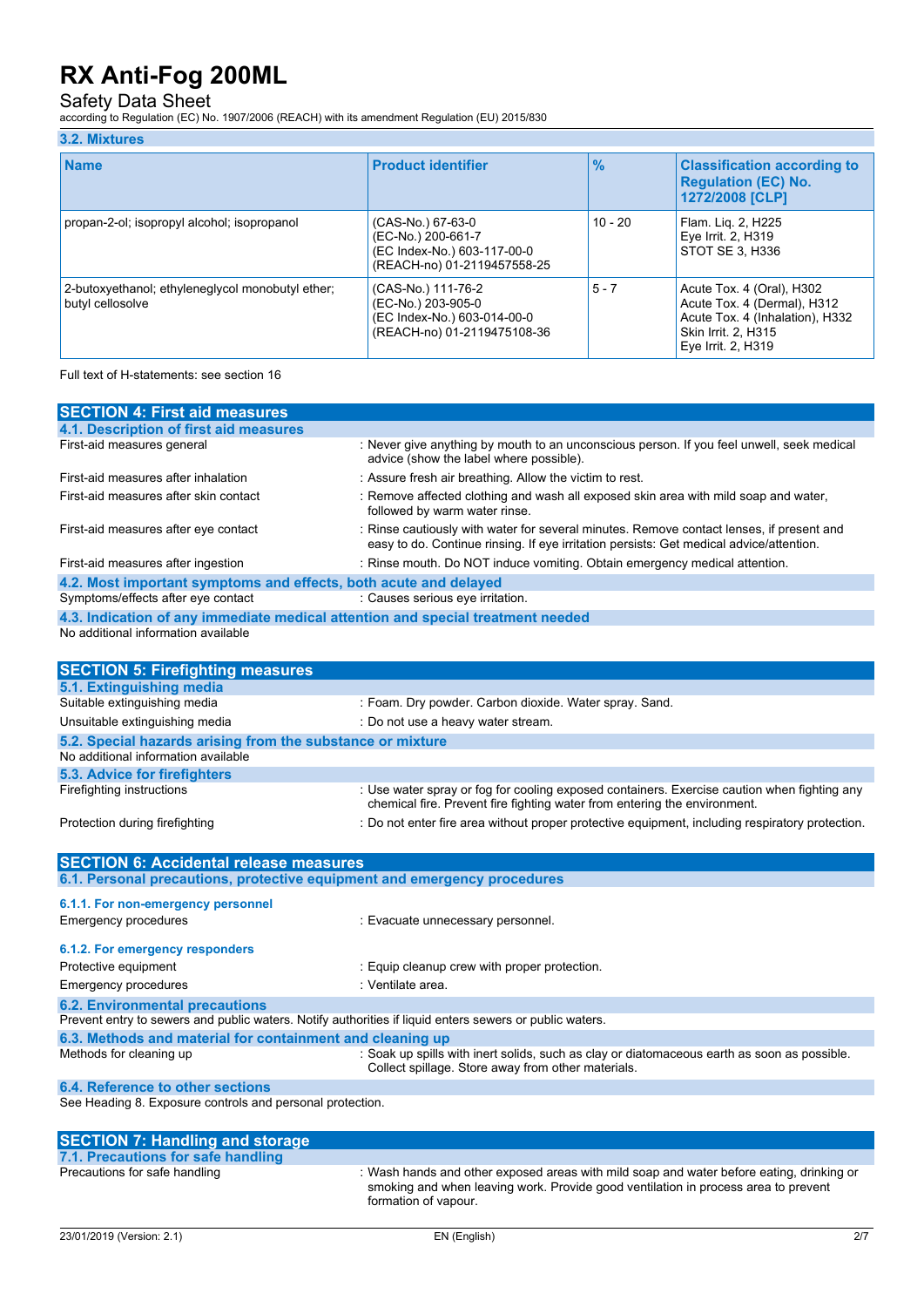### Safety Data Sheet

according to Regulation (EC) No. 1907/2006 (REACH) with its amendment Regulation (EU) 2015/830

| Hygiene measures                                                  | : Wash hands, forearms and face thoroughly after handling.                                                                   |
|-------------------------------------------------------------------|------------------------------------------------------------------------------------------------------------------------------|
| 7.2. Conditions for safe storage, including any incompatibilities |                                                                                                                              |
| Storage conditions                                                | : Keep only in the original container in a cool, well ventilated place away from : Keep<br>container closed when not in use. |
| Incompatible products                                             | : Strong bases. Strong acids.                                                                                                |
| Incompatible materials                                            | : Sources of ignition. Direct sunlight.                                                                                      |
| 7.3. Specific end use(s)                                          |                                                                                                                              |

No additional information available

### **SECTION 8: Exposure controls/personal protection 8.1. Control parameters**

| 2-butoxyethanol; ethyleneglycol monobutyl ether; butyl cellosolve (111-76-2) |                                                                 |                      |
|------------------------------------------------------------------------------|-----------------------------------------------------------------|----------------------|
| Germany                                                                      | TRGS 900 Local name                                             | 2-Butoxyethanol      |
| Germany                                                                      | TRGS 900 Occupational exposure limit value (mg/m <sup>3</sup> ) | 49 mg/m <sup>3</sup> |
| Germany                                                                      | TRGS 900 Occupational exposure limit value (ppm)                | 10 ppm               |
| Germany                                                                      | TRGS 900 Limitation of exposure peaks                           | 4(II)                |
| Germany                                                                      | TRGS 900 Remark                                                 | EU;H;Y;AGS           |
| Germany                                                                      | <b>TRGS 900 Regulatory reference</b>                            | <b>TRGS900</b>       |
| Germany                                                                      | TRGS 910 Acceptable concentration notes                         |                      |

### **propan-2-ol; isopropyl alcohol; isopropanol (67-63-0)** Germany **TRGS 900 Local name** Propan-2-ol Germany TRGS 900 Occupational exposure limit value (mg/m<sup>3</sup>) 500 mg/m<sup>3</sup> Germany **TRGS 900 Occupational exposure limit value (ppm)** 200 ppm Germany TRGS 900 Limitation of exposure peaks (mg/m<sup>3</sup>) 1000 mg/m<sup>3</sup> Germany **TRGS 900 Limitation of exposure peaks (ppm)** 400 ppm Germany TRGS 900 Limitation of exposure peaks 2(II) Germany TRGS 900 Remark CHEC; Y Germany TRGS 900 Regulatory reference TRGS900 Germany **TRGS 910 Acceptable concentration notes** United Kingdom **Local name** Local name UK United Kingdom **WEL TWA (mg/m<sup>3</sup>)** 999 mg/m<sup>3</sup> United Kingdom WEL TWA (ppm) 400 ppm United Kingdom WEL STEL (mg/m<sup>3</sup>) 1250 mg/m<sup>3</sup> United Kingdom WEL STEL (ppm) 500 ppm

### **8.2. Exposure controls**

**Personal protective equipment:**

Avoid all unnecessary exposure.

| Hand protection:                                                                                                                                                          |  |
|---------------------------------------------------------------------------------------------------------------------------------------------------------------------------|--|
| Chemical resistant gloves (according to European standard NF EN 374 or equivalent). Neoprene or nitrile rubber gloves. Detection time> 8 hours,<br>thickness = $0.12$ mm. |  |
| Eye protection:                                                                                                                                                           |  |
| Chemical goggles or safety glasses                                                                                                                                        |  |
| <b>Respiratory protection:</b>                                                                                                                                            |  |

Wear appropriate mask

### **Other information:**

Do not eat, drink or smoke during use.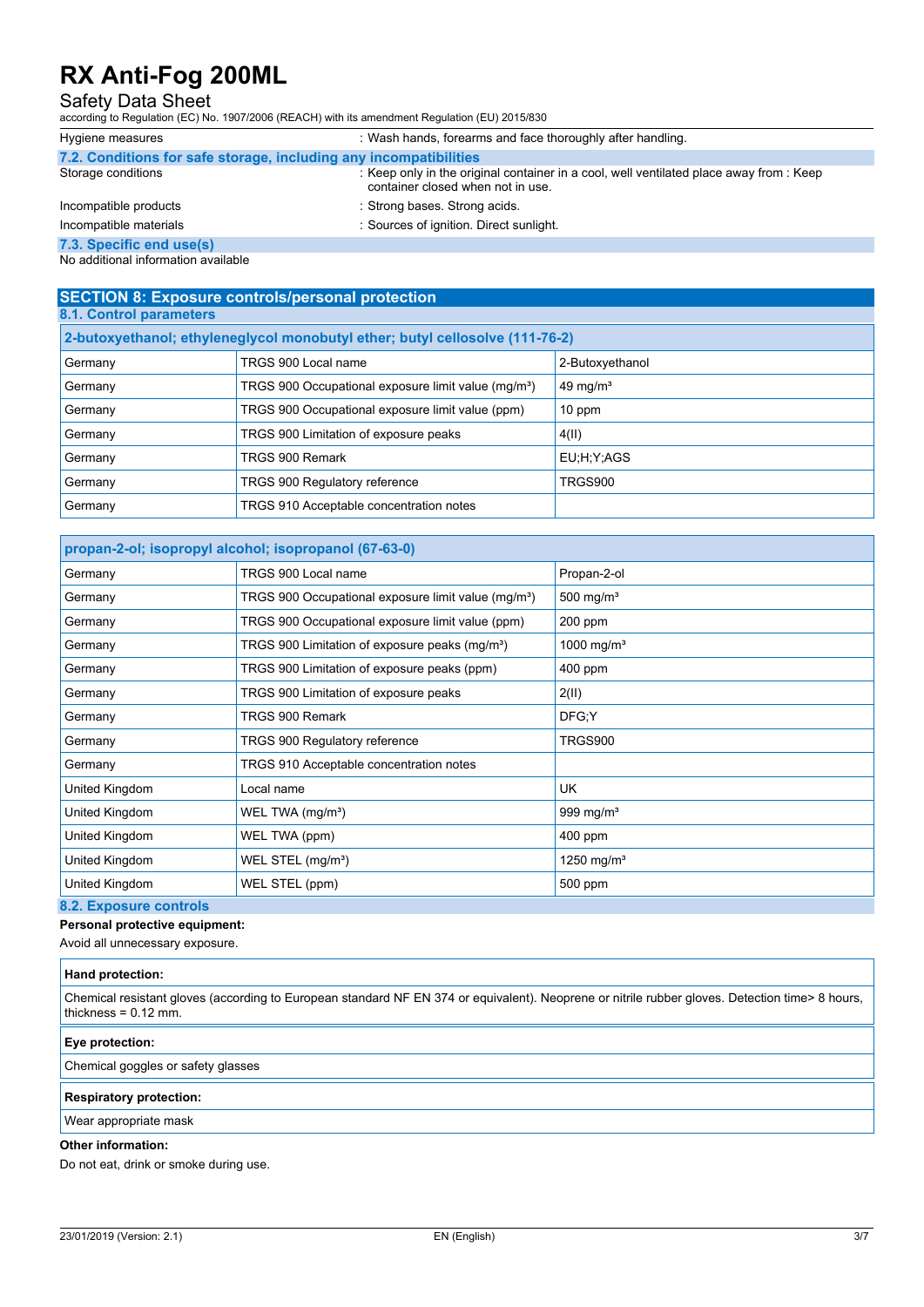Safety Data Sheet according to Regulation (EC) No. 1907/2006 (REACH) with its amendment Regulation (EU) 2015/830

| <b>SECTION 9: Physical and chemical properties</b>         |
|------------------------------------------------------------|
|                                                            |
| 9.1. Information on basic physical and chemical properties |
| : Liquid                                                   |
| : Colourless.                                              |
| : characteristic.                                          |
| : No data available                                        |
| : z7                                                       |
| : No data available                                        |
| : No data available                                        |
| : -8 $^{\circ}$ C                                          |
| : $\approx$ 100 °C                                         |
| : > 60 °C It does not sustain combustion                   |
| : No data available                                        |
| : No data available                                        |
| : No data available                                        |
| : No data available                                        |
| : No data available                                        |
| : 0.987                                                    |
| : No data available                                        |
| : No data available                                        |
| : No data available                                        |
| : No data available                                        |
| : No data available                                        |
| : No data available                                        |
| : No data available                                        |
|                                                            |
|                                                            |

No additional information available

| <b>SECTION 10: Stability and reactivity</b>          |
|------------------------------------------------------|
| 10.1. Reactivity                                     |
| No additional information available                  |
| <b>10.2. Chemical stability</b>                      |
| Not established                                      |
| 10.3. Possibility of hazardous reactions             |
| Not established                                      |
| 10.4. Conditions to avoid                            |
| Direct sunlight. Extremely high or low temperatures. |
| 10.5. Incompatible materials                         |
| Strong acids. Strong bases.                          |
| 10.6. Hazardous decomposition products               |
| fume Carbon monoxide Carbon dioxide                  |
|                                                      |

| <b>SECTION 11: Toxicological information</b>                                 |                     |  |
|------------------------------------------------------------------------------|---------------------|--|
| 11.1. Information on toxicological effects                                   |                     |  |
| Acute toxicity (oral)                                                        | : Not classified    |  |
| Acute toxicity (dermal)                                                      | Not classified      |  |
| Acute toxicity (inhalation)                                                  | Not classified      |  |
| 2-butoxyethanol; ethyleneglycol monobutyl ether; butyl cellosolve (111-76-2) |                     |  |
| LD50 oral rat                                                                | 1300 mg/kg          |  |
| LD50 dermal rat                                                              | > 2000 mg/kg        |  |
| LC50 inhalation rat (mg/l)                                                   | 2,21 - 2,39 mg/l/4h |  |

| propan-2-ol; isopropyl alcohol; isopropanol (67-63-0) |                             |
|-------------------------------------------------------|-----------------------------|
| LD50 oral rat                                         | $> 25000$ mg/m <sup>3</sup> |
| LD50 dermal rat                                       | 13900 mg/kg                 |
| LC50 inhalation rat (mg/l)                            | 5840 mg/kg                  |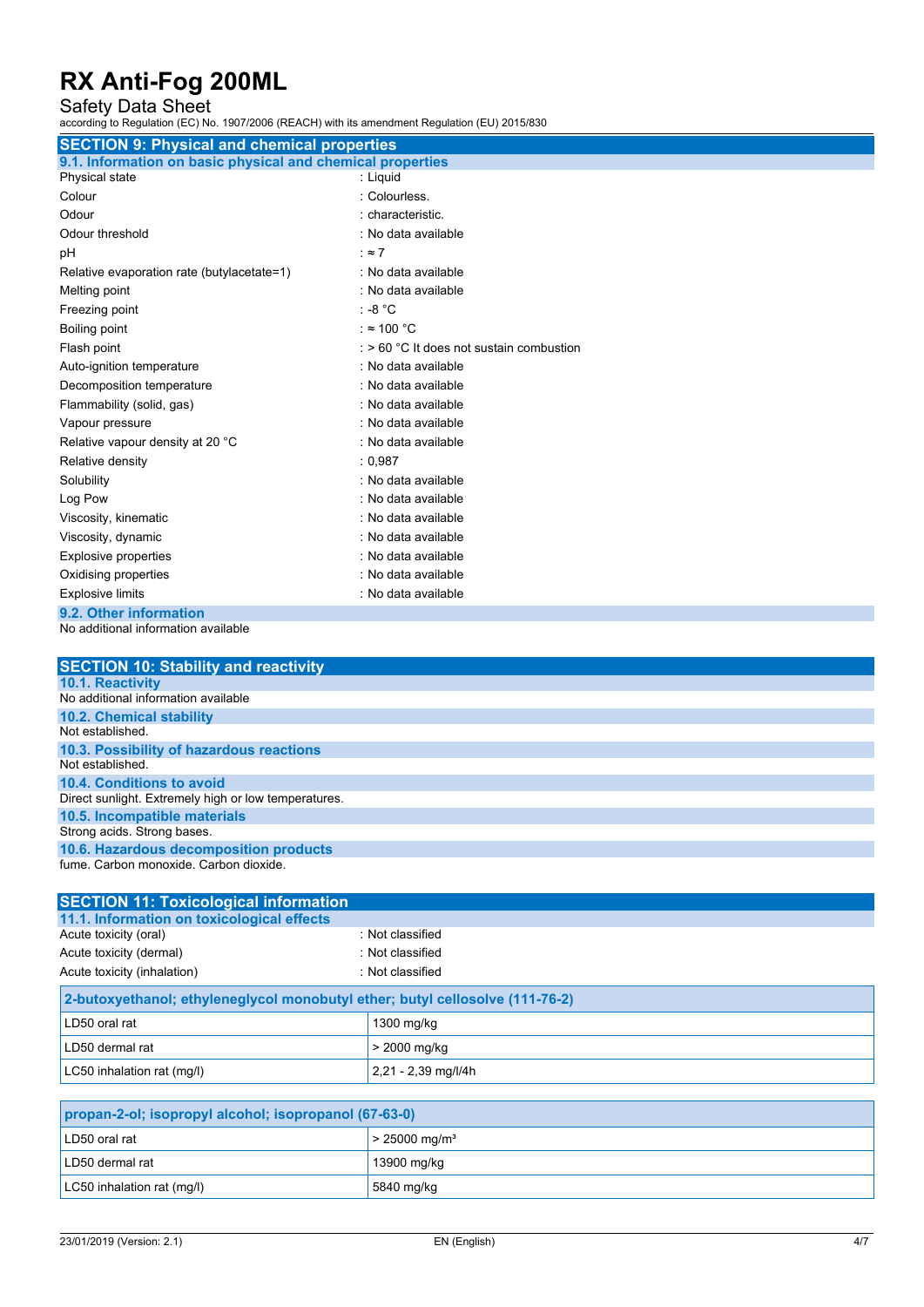Safety Data Sheet according to Regulation (EC) No. 1907/2006 (REACH) with its amendment Regulation (EU) 2015/830

| Skin corrosion/irritation                              | : Not classified                                                    |
|--------------------------------------------------------|---------------------------------------------------------------------|
|                                                        | $pH: \approx 7$                                                     |
| Additional information                                 | : Based on available data, the classification criteria are not met  |
| Serious eye damage/irritation                          | : Causes serious eye irritation.                                    |
|                                                        | $pH: \approx 7$                                                     |
| Respiratory or skin sensitisation                      | : Not classified                                                    |
| Additional information                                 | : Based on available data, the classification criteria are not met  |
| Germ cell mutagenicity                                 | : Not classified                                                    |
| Additional information                                 | : Based on available data, the classification criteria are not met  |
| Carcinogenicity                                        | : Not classified                                                    |
| Additional information                                 | : Based on available data, the classification criteria are not met  |
| Reproductive toxicity                                  | : Not classified                                                    |
| Additional information                                 | : Based on available data, the classification criteria are not met  |
| STOT-single exposure                                   | : Not classified                                                    |
| Additional information                                 | : Based on available data, the classification criteria are not met  |
| STOT-repeated exposure                                 | : Not classified                                                    |
| Additional information                                 | : Based on available data, the classification criteria are not met  |
| Aspiration hazard                                      | : Not classified                                                    |
| Additional information                                 | : Based on available data, the classification criteria are not met  |
| Potential adverse human health effects and<br>symptoms | : Based on available data, the classification criteria are not met. |
|                                                        |                                                                     |

| <b>SECTION 12: Ecological information</b>             |                                     |  |  |
|-------------------------------------------------------|-------------------------------------|--|--|
| 12.1. Toxicity                                        |                                     |  |  |
| Acute aquatic toxicity                                | : Not classified                    |  |  |
| Chronic aquatic toxicity                              | : Not classified                    |  |  |
| propan-2-ol; isopropyl alcohol; isopropanol (67-63-0) |                                     |  |  |
| EC50 Daphnia 1                                        | 10100 mg/l 48h                      |  |  |
| 12.2. Persistence and degradability                   |                                     |  |  |
| <b>RX Anti-Fog 200ML</b>                              |                                     |  |  |
| Persistence and degradability                         | Not established.                    |  |  |
| 12.3. Bioaccumulative potential                       |                                     |  |  |
| RX Anti-Fog 200ML                                     |                                     |  |  |
| Bioaccumulative potential                             | Not established.                    |  |  |
|                                                       |                                     |  |  |
| propan-2-ol; isopropyl alcohol; isopropanol (67-63-0) |                                     |  |  |
| Log Pow                                               | 0.05                                |  |  |
| Bioaccumulative potential                             | Low potential (1).                  |  |  |
| 12.4. Mobility in soil                                |                                     |  |  |
| No additional information available                   |                                     |  |  |
| 12.5. Results of PBT and vPvB assessment              |                                     |  |  |
| No additional information available                   |                                     |  |  |
| 12.6. Other adverse effects                           |                                     |  |  |
| Additional information                                | : Avoid release to the environment. |  |  |
| <b>SECTION 13: Disposal considerations</b>            |                                     |  |  |
| 13.1. Waste treatment methods                         |                                     |  |  |

**13.1.1.1.2.00 are at methods in product**/Packaging disposal recommendations : Dispose in a safe manner in accordance with local/national regulations. Ecology - waste materials **Ecology** - waste materials **in the environment.** 

## **SECTION 14: Transport information**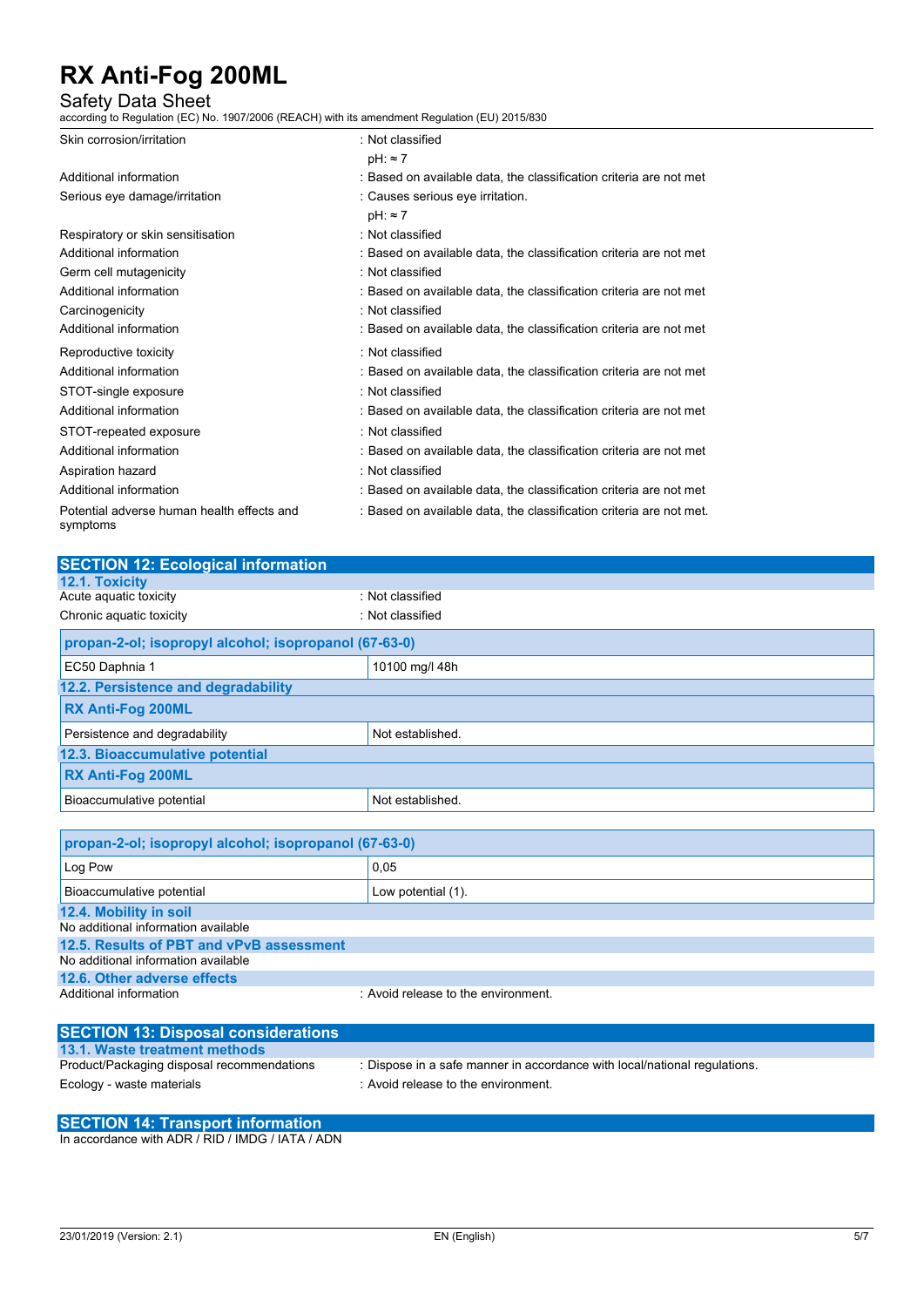### Safety Data Sheet

according to Regulation (EC) No. 1907/2006 (REACH) with its amendment Regulation (EU) 2015/830

| <b>ADR</b>                            | <b>IMDG</b>                                                   | <b>IATA</b>                           | <b>ADN</b>                            | <b>RID</b>                            |  |
|---------------------------------------|---------------------------------------------------------------|---------------------------------------|---------------------------------------|---------------------------------------|--|
| 14.1. UN number                       |                                                               |                                       |                                       |                                       |  |
| Not applicable                        | Not applicable                                                | Not applicable                        | Not applicable                        | Not applicable                        |  |
| 14.2. UN proper shipping name         |                                                               |                                       |                                       |                                       |  |
| Not applicable                        | Not applicable                                                | Not applicable                        | Not applicable                        | Not applicable                        |  |
| 14.3. Transport hazard class(es)      |                                                               |                                       |                                       |                                       |  |
| Not applicable                        | Not applicable                                                | Not applicable                        | Not applicable                        | Not applicable                        |  |
| 14.4. Packing group                   |                                                               |                                       |                                       |                                       |  |
| Not applicable                        | Not applicable                                                | Not applicable                        | Not applicable                        | Not applicable                        |  |
| <b>14.5. Environmental hazards</b>    |                                                               |                                       |                                       |                                       |  |
| Dangerous for the<br>environment : No | Dangerous for the<br>environment : No<br>Marine pollutant: No | Dangerous for the<br>environment : No | Dangerous for the<br>environment : No | Dangerous for the<br>environment : No |  |

No supplementary information available

**14.6. Special precautions for user**

### **Overland transport**

No data available

**Transport by sea**

No data available

**Air transport**

No data available

#### **Inland waterway transport**

No data available

### **Rail transport**

No data available

**14.7. Transport in bulk according to Annex II of Marpol and the IBC Code** Not applicable

### **SECTION 15: Regulatory information**

**15.1. Safety, health and environmental regulations/legislation specific for the substance or mixture**

### **15.1.1. EU-Regulations**

Contains no REACH substances with Annex XVII restrictions

Contains no substance on the REACH candidate list

Contains no REACH Annex XIV substances

Contains no substance subject to REGULATION (EU) No 649/2012 OF THE EUROPEAN PARLIAMENT AND OF THE COUNCIL of 4 July 2012 concerning the export and import of hazardous chemicals.

Substance(s) are not subject to Regulation (EC) No 850/2004 of the European Parliament and of the Council of 29 April 2004 on persistent organic pollutants and amending Directive 79/117/EEC.

### **15.1.2. National regulations**

| Germany                                                                        |                                                                                                          |
|--------------------------------------------------------------------------------|----------------------------------------------------------------------------------------------------------|
| Reference to AwSV                                                              | : Water hazard class (WGK) 1, Slightly hazardous to water (Classification according to<br>AwSV, Annex 1) |
| 12th Ordinance Implementing the Federal<br>Immission Control Act - 12. BlmSchV | : Is not subject of the 12. BlmSchV (Hazardous Incident Ordinance)                                       |
| 15.2. Chemical safety assessment                                               |                                                                                                          |

No chemical safety assessment has been carried out

| <b>SECTION 16: Other information</b> |                                                                                                                                                                                                                                                                                       |  |  |  |
|--------------------------------------|---------------------------------------------------------------------------------------------------------------------------------------------------------------------------------------------------------------------------------------------------------------------------------------|--|--|--|
| Data sources                         | : REGULATION (EC) No 1272/2008 OF THE EUROPEAN PARLIAMENT AND OF THE COUNCIL of 16<br>December 2008 on classification, labelling and packaging of substances and mixtures, amending and<br>repealing Directives 67/548/EEC and 1999/45/EC, and amending Regulation (EC) No 1907/2006. |  |  |  |
| Other information                    | : None                                                                                                                                                                                                                                                                                |  |  |  |